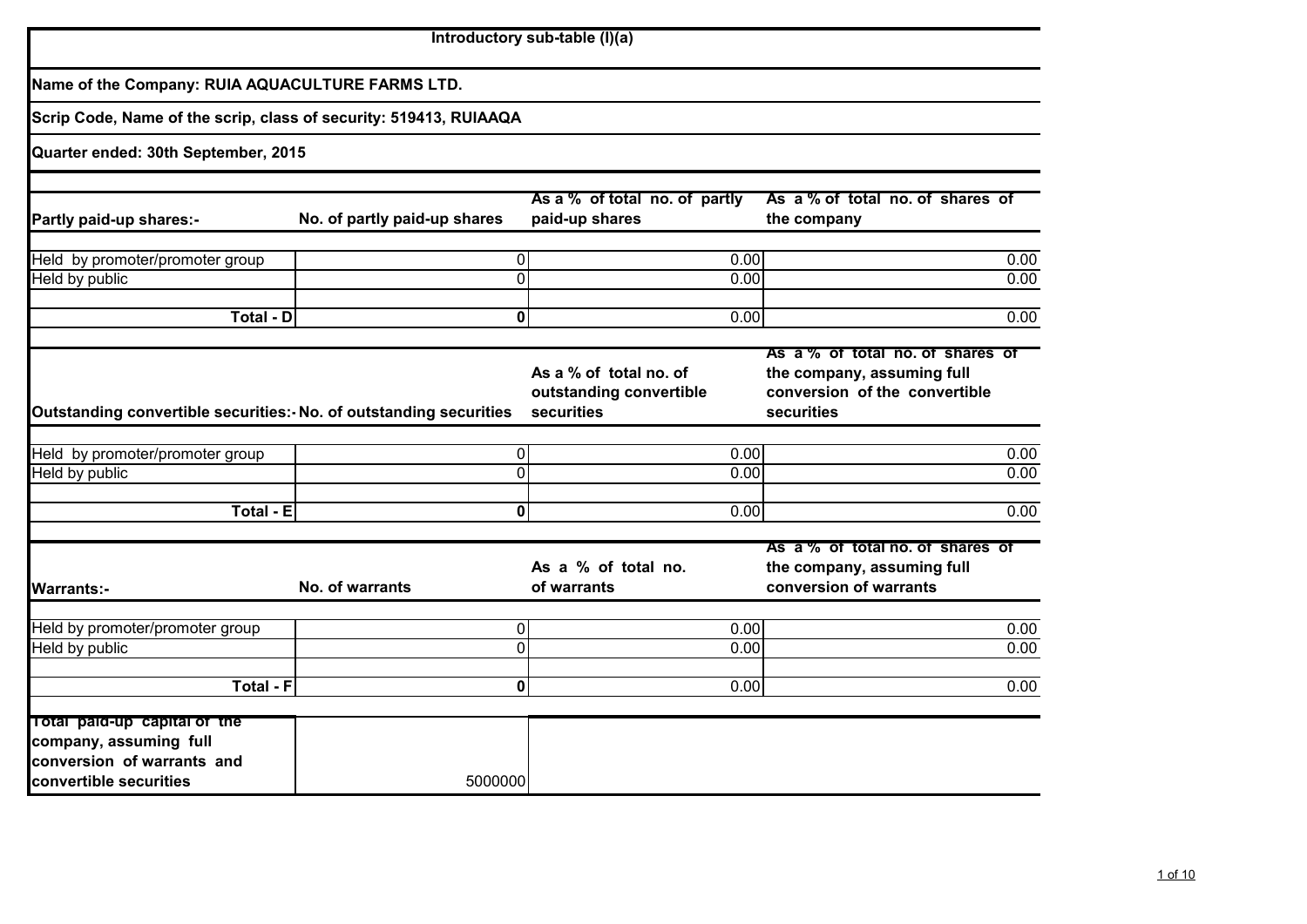|                      |                                              |                                      |                              | <b>Statement Showing Shareholding Pattern</b>                |                                                                    |                                    |                                                  |                        |  |
|----------------------|----------------------------------------------|--------------------------------------|------------------------------|--------------------------------------------------------------|--------------------------------------------------------------------|------------------------------------|--------------------------------------------------|------------------------|--|
|                      |                                              |                                      |                              | Table $(I)(a)$                                               |                                                                    |                                    |                                                  |                        |  |
| Categ<br>ory<br>code | Category of<br>Shareholder                   | Number of<br><b>Shareholde</b><br>rs | Total<br>number<br>of shares | <b>Number of</b><br>shares held in<br>dematerialized<br>form | Total shareholding as a<br>percentage of total<br>number of shares |                                    | <b>Shares Pledged or otherwise</b><br>encumbered |                        |  |
|                      |                                              |                                      |                              |                                                              | As a<br>percentage<br>$of(A+B)^{1}$                                | As a<br>percentage<br>of $(A+B+C)$ | Number of<br>shares                              | As a percentage        |  |
| (I)                  | (II)                                         | (III)                                | (IV)                         | (V)                                                          | (VI)                                                               | (VII)                              | (VIII)                                           | $(IX)=(VIII)/(IV)*100$ |  |
| (A)                  | <b>Shareholding of Promoter and</b>          |                                      |                              |                                                              |                                                                    |                                    |                                                  |                        |  |
| 1                    | Indian                                       |                                      |                              |                                                              |                                                                    |                                    |                                                  |                        |  |
| (a)                  | Individuals/Hindu Undivided Family           | $6 \mid$                             | 3139800                      | 0                                                            | 62.796                                                             | 62.796                             | $\mathbf{0}$                                     | 0.00                   |  |
| (b)                  | Central Government/ State Government(s)      | $\Omega$                             | 0                            | O                                                            | 0.000                                                              | 0.000                              | $\mathbf{0}$                                     | 0.00                   |  |
| (c)                  | <b>Bodies Corporate</b>                      | $\overline{0}$                       | 0                            | 0                                                            | 0.000                                                              | 0.000                              | $\mathbf{0}$                                     | 0.00                   |  |
| (d)                  | <b>Financial Institutions/ Banks</b>         | $\overline{0}$                       | 0                            | $\overline{0}$                                               | 0.000                                                              | 0.000                              | $\boldsymbol{0}$                                 | 0.00                   |  |
| (e)                  | Any Others(Specify)                          | $\overline{0}$                       | 0                            | 0                                                            | 0.000                                                              | 0.000                              | $\mathbf{0}$                                     | 0.00                   |  |
| $(e-i)$              | Directors                                    | 0                                    | 0                            | 0                                                            | 0.000                                                              | 0.000                              | $\mathbf{0}$                                     | 0.00                   |  |
| $(e-ii)$             | <b>Director Relatives</b>                    | 0                                    | 0                            | 0                                                            | 0.000                                                              | 0.000                              | $\boldsymbol{0}$                                 | 0.00                   |  |
| $(e-iii)$            | Person Acting in Concern                     | $\Omega$                             | 0                            | 0                                                            | 0.000                                                              | 0.000                              | $\mathbf{0}$                                     | 0.00                   |  |
|                      | Sub Total(A)(1)                              | 6                                    | 3139800                      | $\mathbf{0}$                                                 | 62.796                                                             | 62.796                             | $\bf{0}$                                         | 0.00                   |  |
| $\mathbf{2}$         | Foreign                                      |                                      |                              |                                                              |                                                                    |                                    |                                                  |                        |  |
| a                    | Individuals (Non-Residents Individuals/      |                                      |                              |                                                              |                                                                    |                                    |                                                  | 0.00                   |  |
|                      | Foreign Individuals)                         | 0                                    | 0                            | 0                                                            | 0.000                                                              | 0.000                              | $\boldsymbol{0}$                                 |                        |  |
| b                    | <b>Bodies Corporate</b>                      | $\overline{0}$                       | $\overline{0}$               | $\mathbf{0}$                                                 | 0.000                                                              | 0.000                              | $\boldsymbol{0}$                                 | 0.00                   |  |
| $\mathbf c$          | Institutions                                 | $\overline{0}$                       | 0                            | 0                                                            | 0.000                                                              | 0.000                              | $\mathbf{0}$                                     | 0.00                   |  |
| d                    | Qualified Foreign Investor                   | $\overline{0}$                       | 0                            | 0                                                            | 0.000                                                              | 0.000                              | $\mathbf{0}$                                     | 0.00                   |  |
| e                    | Any Others(Specify)                          | $\Omega$                             | 0                            | 0                                                            | 0.000                                                              | 0.000                              | $\boldsymbol{0}$                                 | 0.00                   |  |
| $e-i$                |                                              | $\overline{0}$                       | $\overline{0}$               | $\Omega$                                                     | 0.000                                                              | 0.000                              | $\boldsymbol{0}$                                 | 0.00                   |  |
| e-ii                 |                                              | $\theta$                             | $\overline{0}$               | 0                                                            | 0.000                                                              | 0.000                              | $\mathbf{0}$                                     | 0.00                   |  |
|                      | Sub Total(A)(2)                              | $\bf{0}$                             | $\bf{0}$                     | $\mathbf{0}$                                                 | 0.000                                                              | 0.000                              | $\bf{0}$                                         | 0.00                   |  |
|                      | <b>Total Shareholding of Promoter</b><br>and | 6                                    | 3139800                      | $\bf{0}$                                                     | 62.796                                                             | 62.796                             | $\bf{0}$                                         | 0.00                   |  |
|                      |                                              |                                      |                              |                                                              |                                                                    |                                    |                                                  |                        |  |
| (B)                  | <b>Public shareholding</b>                   |                                      |                              |                                                              |                                                                    |                                    |                                                  |                        |  |
| 1                    | <b>Institutions</b><br>Mutual Funds/ UTI     |                                      | 238700                       | $\mathbf 0$                                                  |                                                                    | 4.77                               |                                                  |                        |  |
| (a)                  |                                              |                                      |                              |                                                              | 4.77                                                               |                                    |                                                  |                        |  |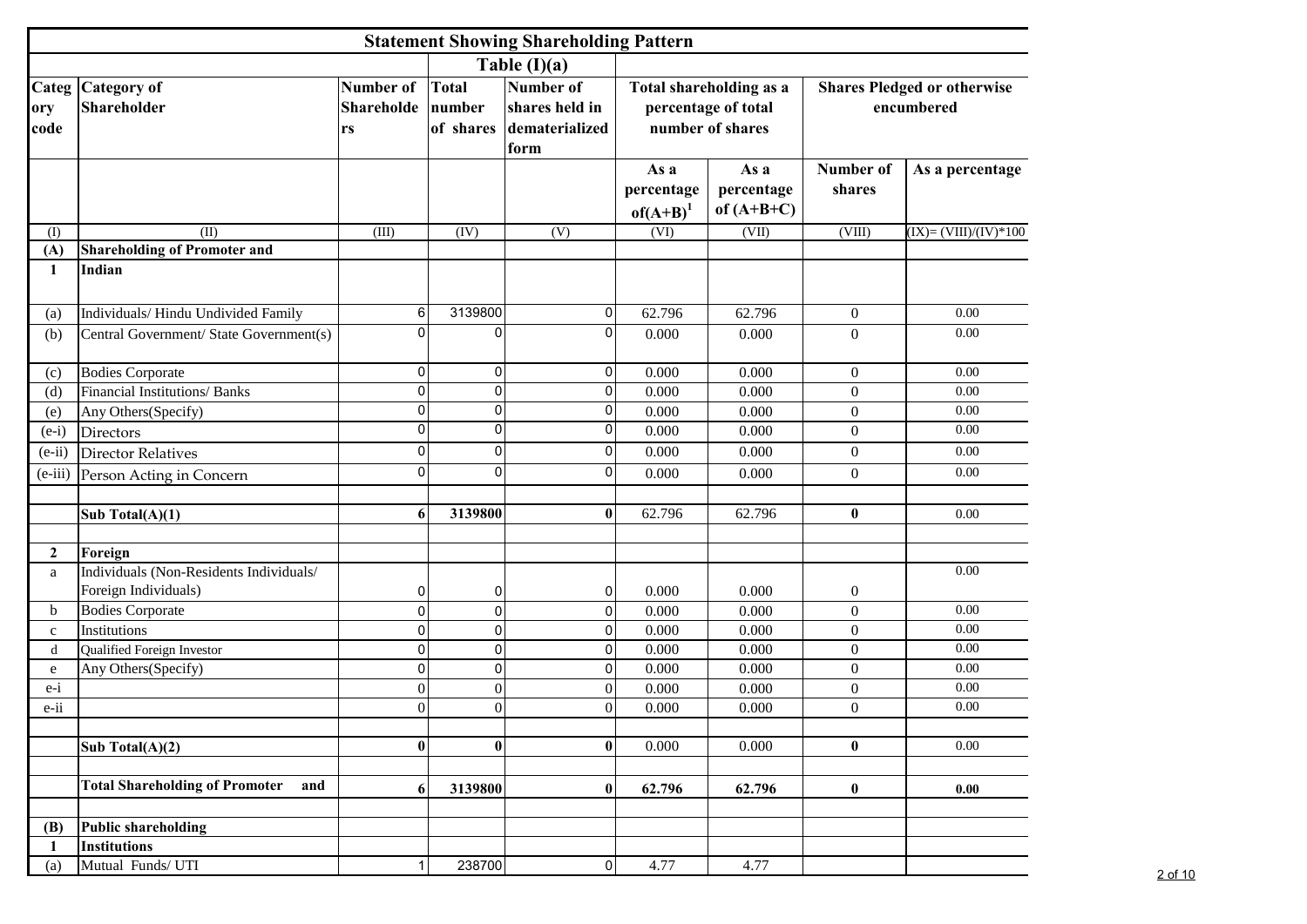| (b)            | Financial Institutions Banks             |              | 400            | $\Omega$         | 0.01    | 0.01    |          |      |
|----------------|------------------------------------------|--------------|----------------|------------------|---------|---------|----------|------|
| (c)            | Central Government/ State Government(s)  |              |                |                  |         |         |          |      |
|                |                                          | 0            | 0              | 0                | 0.00    | 0.00    |          |      |
| (d)            | Venture Capital Funds                    | $\mathbf 0$  | 0              | $\Omega$         | 0.00    | 0.00    |          |      |
| (e)            | <b>Insurance Companies</b>               | $\Omega$     | 0              | οI               | 0.00    | 0.00    |          |      |
| (f)            | Foreign Institutional Investors          | $\Omega$     | 0              | $\overline{0}$   | 0.00    | 0.00    |          |      |
| (g)            | Foreign Venture Capital Investors        | $\Omega$     | 0              | $\overline{0}$   | 0.00    | 0.00    |          |      |
| (h)            | Qualified Foreign Investor               | 0            | 0              | $\overline{0}$   | 0.00    | 0.00    |          |      |
| (i)            | Any Other (specify)                      | 0            | 0              | $\overline{0}$   | 0.00    | 0.00    |          |      |
| $(i-i)$        |                                          | $\Omega$     | 0              | $\Omega$         | 0.00    | 0.00    |          |      |
| $(i-ii)$       |                                          | $\Omega$     | 0              | $\Omega$         | 0.00    | 0.00    |          |      |
|                | Sub-Total $(B)(1)$                       | $\mathbf{2}$ | 239100         | $\bf{0}$         | 4.78    | 4.78    |          |      |
|                |                                          |              |                |                  |         |         |          |      |
| B <sub>2</sub> | <b>Non-institutions</b>                  |              |                |                  |         |         |          |      |
| (a)            | <b>Bodies Corporate</b>                  | 15           | 218600         | $\overline{0}$   | 4.372   | 4.372   |          |      |
| (b)            | Individuals                              | $\Omega$     | $\Omega$       | $\Omega$         | 0.000   | 0.000   |          |      |
|                | Individuals -i. Individual shareholders  |              |                |                  |         |         |          |      |
|                | holding nominal share capital up to Rs 1 |              |                |                  |         |         |          |      |
| Ι              | lakh                                     | 1237         | 679500         | 0                | 13.590  | 13.590  |          |      |
| $\rm II$       | ii. Individual shareholders holding      |              |                |                  |         |         |          |      |
|                | nominal share capital in excess of Rs. 1 |              |                |                  |         |         |          |      |
|                | lakh.                                    | 9            | 723000         | 01               | 14.460  | 14.460  |          |      |
| (c)            | <b>Qualified Foreign Investor</b>        | $\Omega$     | 0              | $\Omega$         | 0.000   | 0.000   |          |      |
| (d)            | Any Other (specify)                      | $\Omega$     | 0              | $\overline{0}$   | 0.000   | 0.000   |          |      |
| $(d-i)$        | NRI (Repat & Non Repat)                  | $\mathbf 0$  | 0              | $\overline{0}$   | 0.000   | 0.000   |          |      |
| $(d-ii)$       | OCB's                                    | $\Omega$     | 0              | $\overline{0}$   | 0.000   | 0.000   |          |      |
| $(d-iii)$      | Trust                                    | $\Omega$     | 0              | $\Omega$         | 0.000   | 0.000   |          |      |
| $(d-iv)$       | Hindu Undivided Family                   |              |                |                  |         |         |          |      |
|                |                                          | 0            | 0              | 0                | 0.000   | 0.000   |          |      |
| $(d-v)$        | Employee                                 | $\Omega$     | 0              | $\overline{0}$   | 0.000   | 0.000   |          |      |
| $(d-vi)$       | <b>Clearing Members</b>                  | $\Omega$     | $\Omega$       | $\overline{0}$   | 0.000   | 0.000   |          |      |
|                | Sub-Total $(B)(2)$                       | 1261         | 1621100        | $\bf{0}$         | 32.422  | 32.422  | $\bf{0}$ |      |
|                |                                          |              |                |                  |         |         |          |      |
| (B)            | Public Shareholding (B)=<br>Total        | 1263         | 1860200        | $\bf{0}$         | 37.204  | 37.204  |          |      |
|                | $(B)(1)+(B)(2)$                          |              |                |                  |         |         |          |      |
|                | TOTAL $(A)+(B)$                          | 1269         | 5000000        | $\bf{0}$         | 100.000 | 100.000 |          |      |
| (C)            | Shares held by Custodians and against    |              |                |                  |         |         |          |      |
|                | which Depository Receipts have been      |              |                |                  |         |         |          |      |
|                | issued                                   |              |                |                  |         |         |          |      |
|                | Promoter and Promoter Group              | $\mathbf{0}$ | $\mathbf{0}$   | $\overline{0}$   |         | 0.000   | $\Omega$ | 0.00 |
| $\overline{2}$ | Public                                   | $\theta$     | $\overline{0}$ | $\overline{0}$   |         | 0.000   | 0        | 0.00 |
|                | Sub-Total $(C)$                          | $\bf{0}$     | $\bf{0}$       | $\boldsymbol{0}$ |         | 0.000   | 0        | 0.00 |
|                | <b>GRAND TOTAL</b> $(A)+(B)+(C)$         | 1269         | 5000000        | $\bf{0}$         |         | 100.000 | $\bf{0}$ | 0.00 |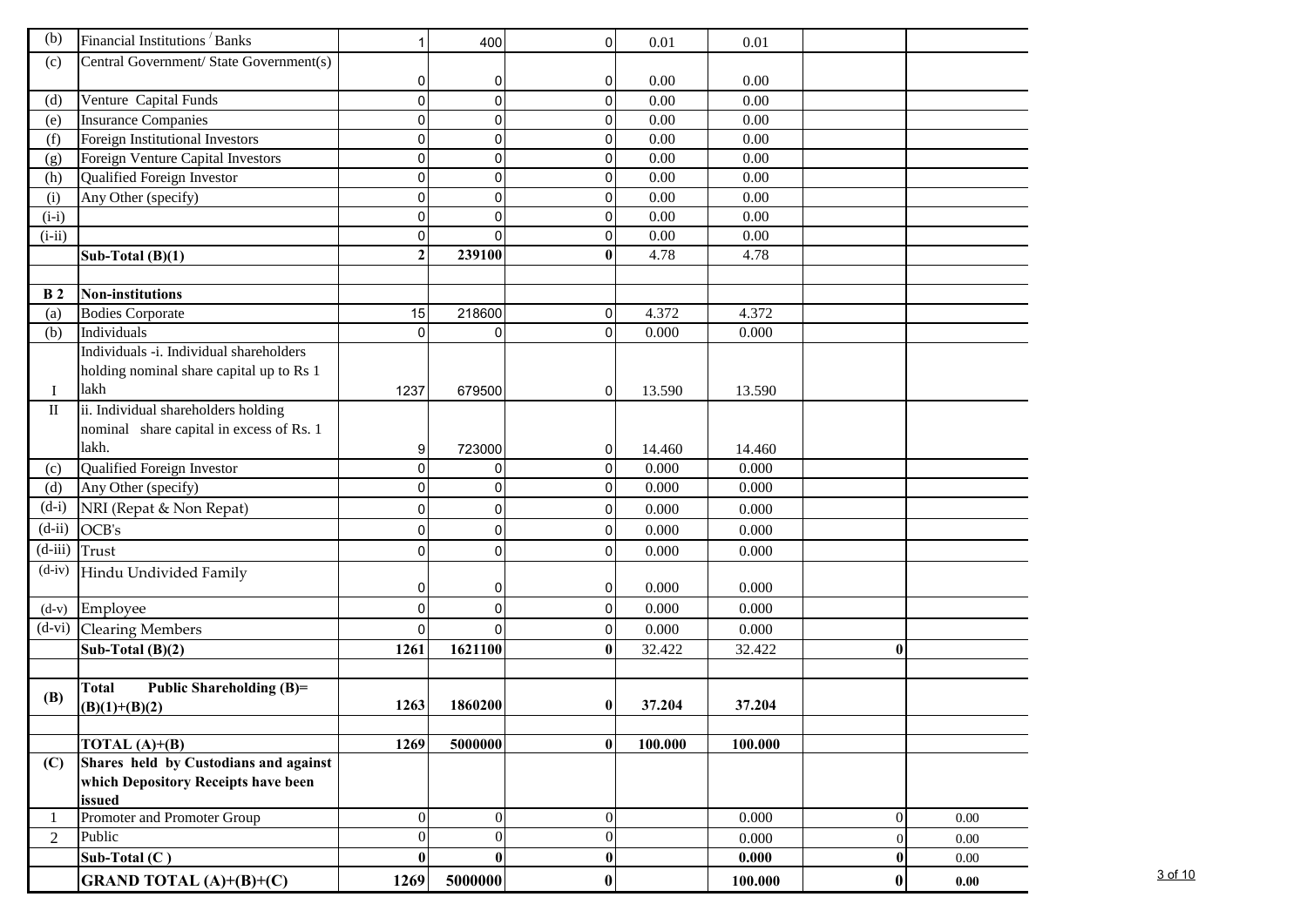|                | Sr.No Notes |
|----------------|-------------|
|                |             |
|                |             |
| $\overline{2}$ |             |
| $\overline{3}$ |             |
| $\overline{4}$ |             |
| $\overline{5}$ |             |
| $\overline{6}$ |             |
| 7              |             |
| $\overline{8}$ |             |
| 9              |             |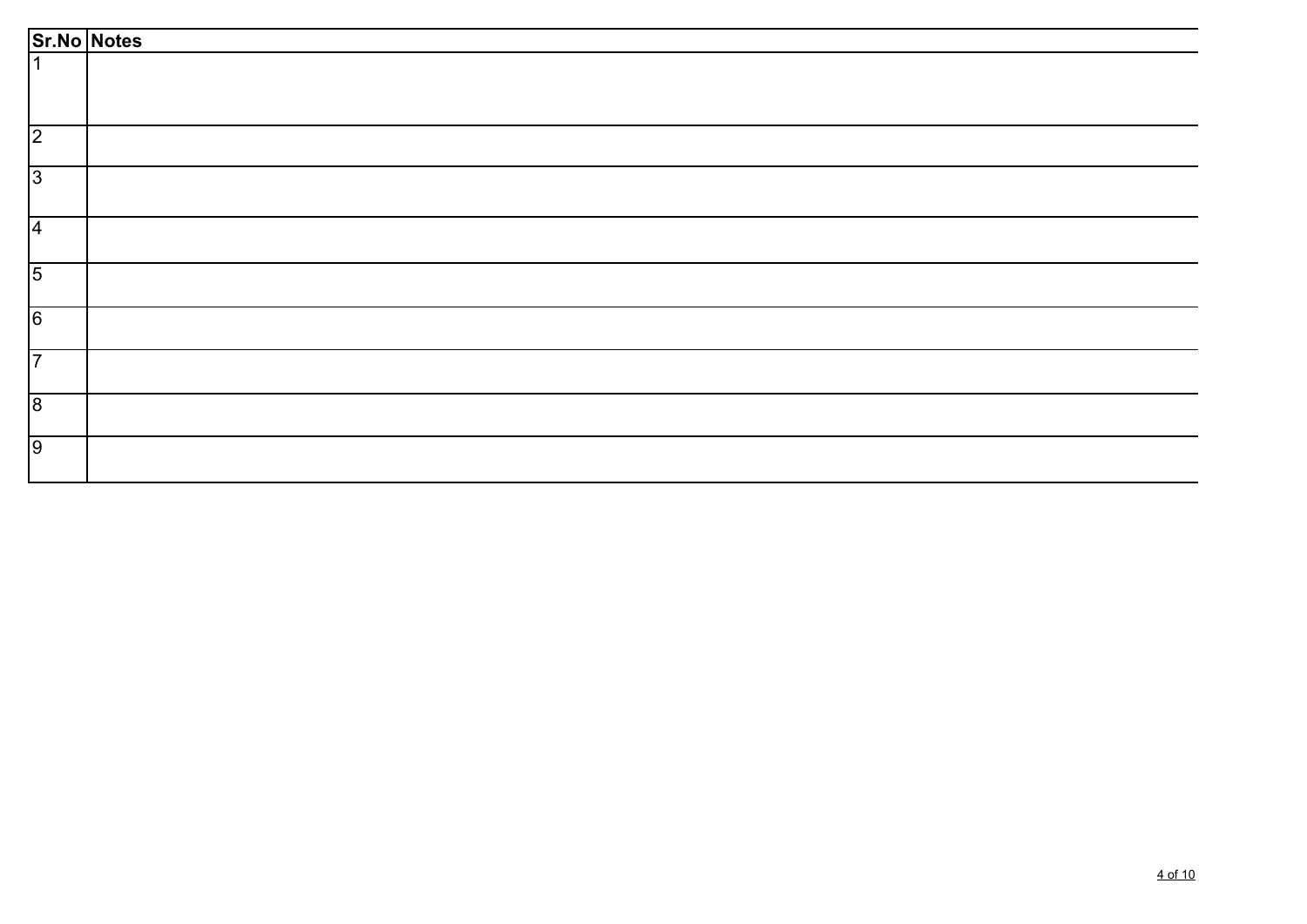#### **(I)(b) Statement showing holding of securities (including shares, warrants, convertible securities) of persons belonging to the category "Promoter and Promoter Group"**

| Sr.          | Name of the shareholder |                                       | <b>Details of Shares held</b>               |                | Encumbered shares $(*)$ |                                                                         |                                  | <b>Details of warrants</b>                                                  |                                                      | <b>Details of</b><br>convertible<br>securities                                                                  | <b>Total shares</b><br>(including underlying<br>shares assuming full<br>conversion of<br>warrants and<br>convertible securities)<br>as a % of diluted<br>share capital |
|--------------|-------------------------|---------------------------------------|---------------------------------------------|----------------|-------------------------|-------------------------------------------------------------------------|----------------------------------|-----------------------------------------------------------------------------|------------------------------------------------------|-----------------------------------------------------------------------------------------------------------------|------------------------------------------------------------------------------------------------------------------------------------------------------------------------|
| No.          |                         | <b>Number</b><br>of<br>shares<br>held | As a % of<br>grand total<br>$(A)$ +(B) +(C) | No.            | As a percentage         | As a % of<br>grand total<br>$(A)+(B)+(C)$<br>of sub-<br>clause $(I)(a)$ | <b>Number</b><br>of<br>S<br>held | As a $%$<br>total<br>warrant   number<br>of<br>s<br>of the<br>same<br>class | <b>Number</b><br>of<br>converti<br>ble<br>S.<br>held | As a $%$<br>total<br>number<br>of<br>warrant securitie convertib<br>le<br>securities<br>of the<br>same<br>class |                                                                                                                                                                        |
| (1)          | (II)                    | (III)                                 | (IV)                                        | (V)            | (VI)=(V)/(III)*100      | (VII)                                                                   | (VIII)                           | (IX)                                                                        | (X)                                                  | (XI)                                                                                                            | (XII)                                                                                                                                                                  |
|              | SHARADADEVI RUIA        | 784950                                | 15.699                                      | $\overline{0}$ | 0.00                    | 0.00                                                                    | $\overline{0}$                   | 0.00                                                                        | $\overline{0}$                                       | 0.00                                                                                                            |                                                                                                                                                                        |
|              | 2 PRADEEP RUIA          | 314850                                | 6.297                                       | $\overline{0}$ | 0.00                    | 0.00                                                                    | $\overline{0}$                   | 0.00                                                                        | $\Omega$                                             | 0.00                                                                                                            |                                                                                                                                                                        |
|              | 3RENU RUIA              | 784950                                | 15.699                                      | $\theta$       | 0.00                    | 0.00                                                                    | $\Omega$                         | 0.00                                                                        | $\Omega$                                             | 0.00                                                                                                            |                                                                                                                                                                        |
|              | 4 SUSHILA KAMAL RUIA    | 568400                                | 11.368                                      | $\overline{0}$ | 0.00                    | 0.00                                                                    | $\Omega$                         | 0.00                                                                        | $\Omega$                                             | 0.00                                                                                                            |                                                                                                                                                                        |
|              | 5 KAMAL RUIA            | 216550                                | 4.331                                       | $\Omega$       | 0.00                    | 0.00                                                                    | $\Omega$                         | 0.00                                                                        | $\Omega$                                             | 0.00                                                                                                            |                                                                                                                                                                        |
|              | 6 SARITA RUIA           | 470100                                | 9.402                                       | $\theta$       | 0.00                    | 0.00                                                                    | $\Omega$                         | 0.00                                                                        | $\Omega$                                             | 0.00                                                                                                            |                                                                                                                                                                        |
| <b>TOTAL</b> |                         | 3139800                               | 62.796                                      | $\bf{0}$       | 0.00                    | 0.00                                                                    | 0                                | 0.00                                                                        | 0                                                    | 0.00                                                                                                            | $\bf{0}$                                                                                                                                                               |

**(\*) The term "encumbrance" has the same meaning as assigned to it in regulation 28(3) of the SAST Regulations, 2011**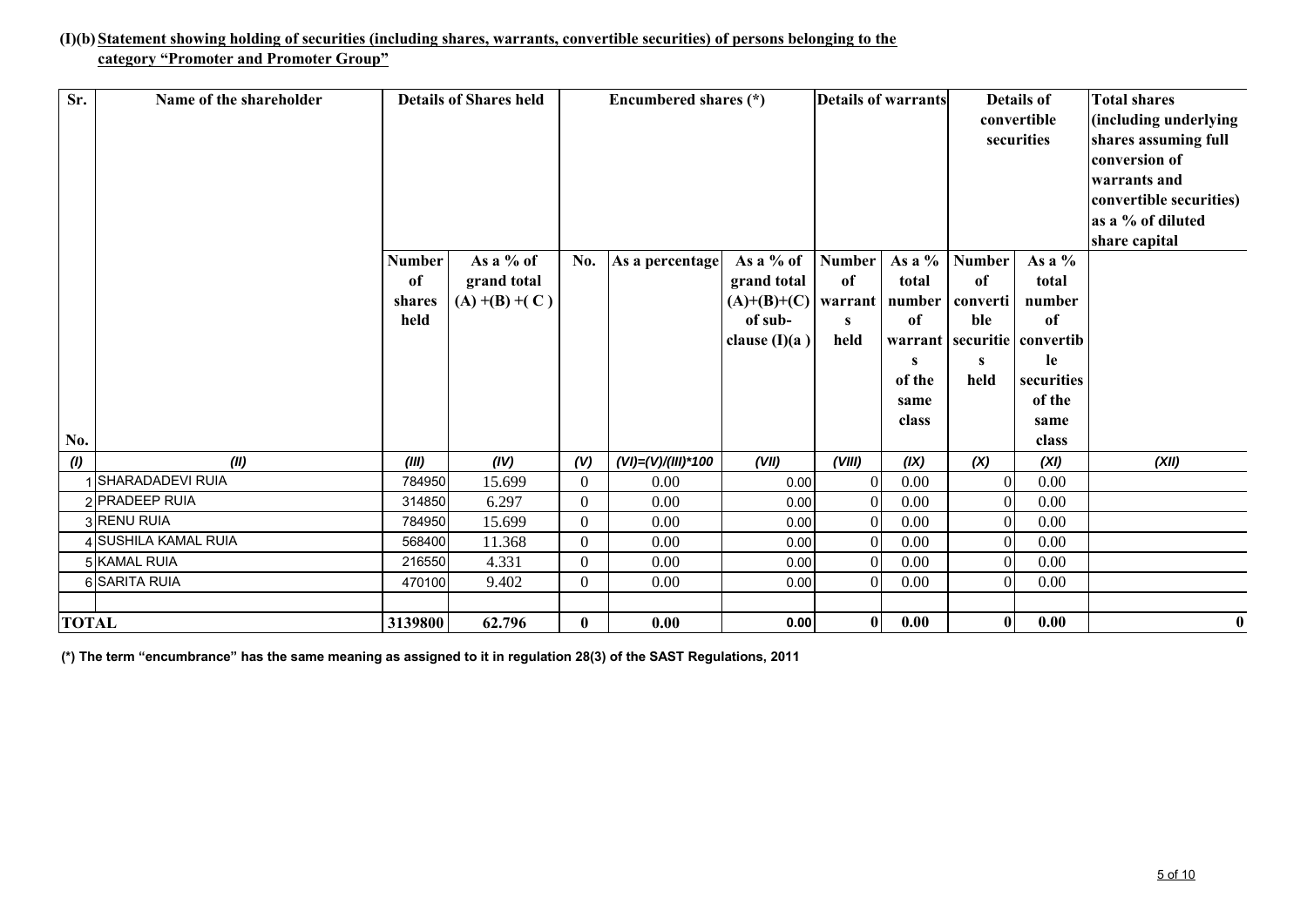# **(I)(c)(i) Statement showing holding of securities (including shares, warrants, convertible securities) of persons belonging to the category "Public" and holding more than 1% of the total number of shares**

| Sr. No.      | Name of the shareholder          | Number of<br>shares held | Shares as a<br>percentage of total<br>number of shares<br>{i.e., Grand Total<br>$(A)+(B)+(C)$<br>indicated in<br><b>Statement at para</b><br>$(I)(a)$ above} | Number $\vert$ As a %<br>of<br>warrant<br>held | <b>Details of warrants</b><br>total<br>number of convertibl number of<br>warrants<br><b>of</b><br>the same<br>class | <b>Number</b><br>of<br>l e<br>securities<br>held | <b>Details of convertible</b><br>securities<br>% w.r.t<br>total<br>convertible<br>securities<br><b>of</b><br>the same<br>class | <b>Total shares</b><br>(including<br>underlying shares<br>assuming full<br>conversion of<br>warrants and<br>convertible securities)<br>as a % of diluted<br>share<br>capital |
|--------------|----------------------------------|--------------------------|--------------------------------------------------------------------------------------------------------------------------------------------------------------|------------------------------------------------|---------------------------------------------------------------------------------------------------------------------|--------------------------------------------------|--------------------------------------------------------------------------------------------------------------------------------|------------------------------------------------------------------------------------------------------------------------------------------------------------------------------|
|              | SOUTHERN INDIA DEPOSITORY        | 238700                   | 4.774                                                                                                                                                        | $\overline{0}$                                 | 0.00                                                                                                                | $\overline{0}$                                   | 0.00                                                                                                                           |                                                                                                                                                                              |
|              | 2 RAJESH MATADIN MODI            | 188000                   | 3.760                                                                                                                                                        | $\overline{0}$                                 | 0.00                                                                                                                | 0                                                | 0.00                                                                                                                           |                                                                                                                                                                              |
|              | 3 PARMATAMA SECURITIES (PVT) LTD | 128000                   | 2.560                                                                                                                                                        | $\overline{0}$                                 | 0.00                                                                                                                | $\overline{0}$                                   | 0.00                                                                                                                           |                                                                                                                                                                              |
|              | 4 MATADIN SHIVPRASAD MODI        | 99000                    | 1.980                                                                                                                                                        | $\overline{0}$                                 | 0.00                                                                                                                | $\overline{0}$                                   | 0.00                                                                                                                           |                                                                                                                                                                              |
|              | 5 RAVI AGARWAL                   | 76000                    | 1.520                                                                                                                                                        | $\overline{0}$                                 | 0.00                                                                                                                | 0                                                | 0.00                                                                                                                           |                                                                                                                                                                              |
|              | 6 HEMENDRA KOTHARI               | 75000                    | 1.500                                                                                                                                                        | $\overline{0}$                                 | 0.00                                                                                                                | 0                                                | 0.00                                                                                                                           |                                                                                                                                                                              |
|              | 7 RAJKUMAR S SINGH               | 75000                    | 1.500                                                                                                                                                        | $\overline{0}$                                 | 0.00                                                                                                                | 0                                                | 0.00                                                                                                                           |                                                                                                                                                                              |
|              | 8 KAMALJYOT INVESTMENTS LTD      | 70900                    | 1.418                                                                                                                                                        | $\vert 0 \vert$                                | 0.00                                                                                                                | $\overline{0}$                                   | 0.00                                                                                                                           |                                                                                                                                                                              |
|              | 9TEJAL KOTHARI                   | 70000                    | 1.400                                                                                                                                                        | $\overline{0}$                                 | 0.00                                                                                                                | $\overline{0}$                                   | 0.00                                                                                                                           |                                                                                                                                                                              |
|              | 10 GEETA AGARWAL                 | 67000                    | 1.340                                                                                                                                                        | $\overline{0}$                                 | 0.00                                                                                                                | $\theta$                                         | 0.00                                                                                                                           |                                                                                                                                                                              |
|              |                                  |                          |                                                                                                                                                              | $\boldsymbol{0}$                               |                                                                                                                     |                                                  |                                                                                                                                |                                                                                                                                                                              |
| <b>TOTAL</b> |                                  | 1087600                  | 21.752                                                                                                                                                       | $\boldsymbol{0}$                               | 0.00                                                                                                                | $\bf{0}$                                         | 0.00                                                                                                                           | $\bf{0}$                                                                                                                                                                     |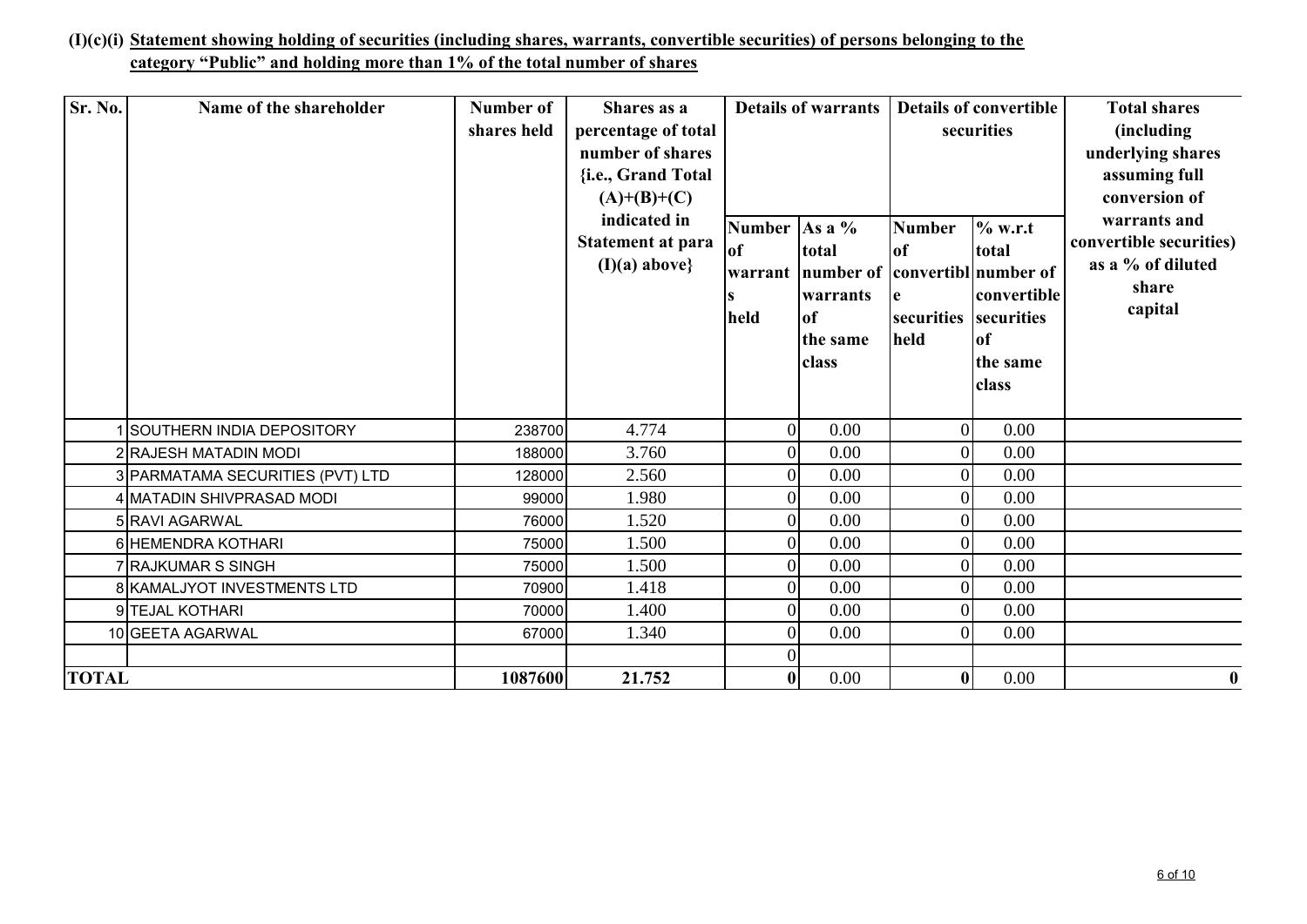### **(I)(c)(ii) Statement showing holding of securities (including shares, warrants, convertible securities) of persons (together with PAC) belonging to the category "Public" and holding more than 5% of the total number of shares of the company**

| Sr. No.      | Name(s) of the<br>shareholder(s) and<br>the Persons Acting in<br><b>Concert (PAC) with</b><br>them | <b>Number</b><br>of shares | Shares as a<br>percentage of<br>total number of<br><b>shares</b><br>{i.e., Grand Total<br>$(A)+(B)+(C)$ indicated |                            | <b>Details of warrants</b>                                              |                                   | <b>Details of convertible</b><br>securities                                          | <b>Total shares</b><br>(including)<br>underlying<br>shares<br>assuming full<br>conversion of |
|--------------|----------------------------------------------------------------------------------------------------|----------------------------|-------------------------------------------------------------------------------------------------------------------|----------------------------|-------------------------------------------------------------------------|-----------------------------------|--------------------------------------------------------------------------------------|----------------------------------------------------------------------------------------------|
|              |                                                                                                    |                            | <i>in</i><br><b>Statement at para</b><br>(I)(a)<br>above}                                                         | Number  <br>of<br>warrants | As a % total Number of<br>number of<br>warrants of<br>the<br>same class | convertible<br>securities<br>held | $%$ w.r.t<br>total<br>number of<br>convertible<br>securities<br>of the same<br>class | warrants and<br>convertible<br>securities) as a<br>% of diluted<br>share capital             |
|              | I NIL                                                                                              |                            | 0.00                                                                                                              | $\theta$                   | 0.00                                                                    | $\Omega$                          | 0.00                                                                                 |                                                                                              |
| <b>TOTAL</b> |                                                                                                    | $\mathbf{0}$               | 0.00                                                                                                              | $\bf{0}$                   | 0.00                                                                    | $\bf{0}$                          | 0.00                                                                                 | $\mathbf{0}$                                                                                 |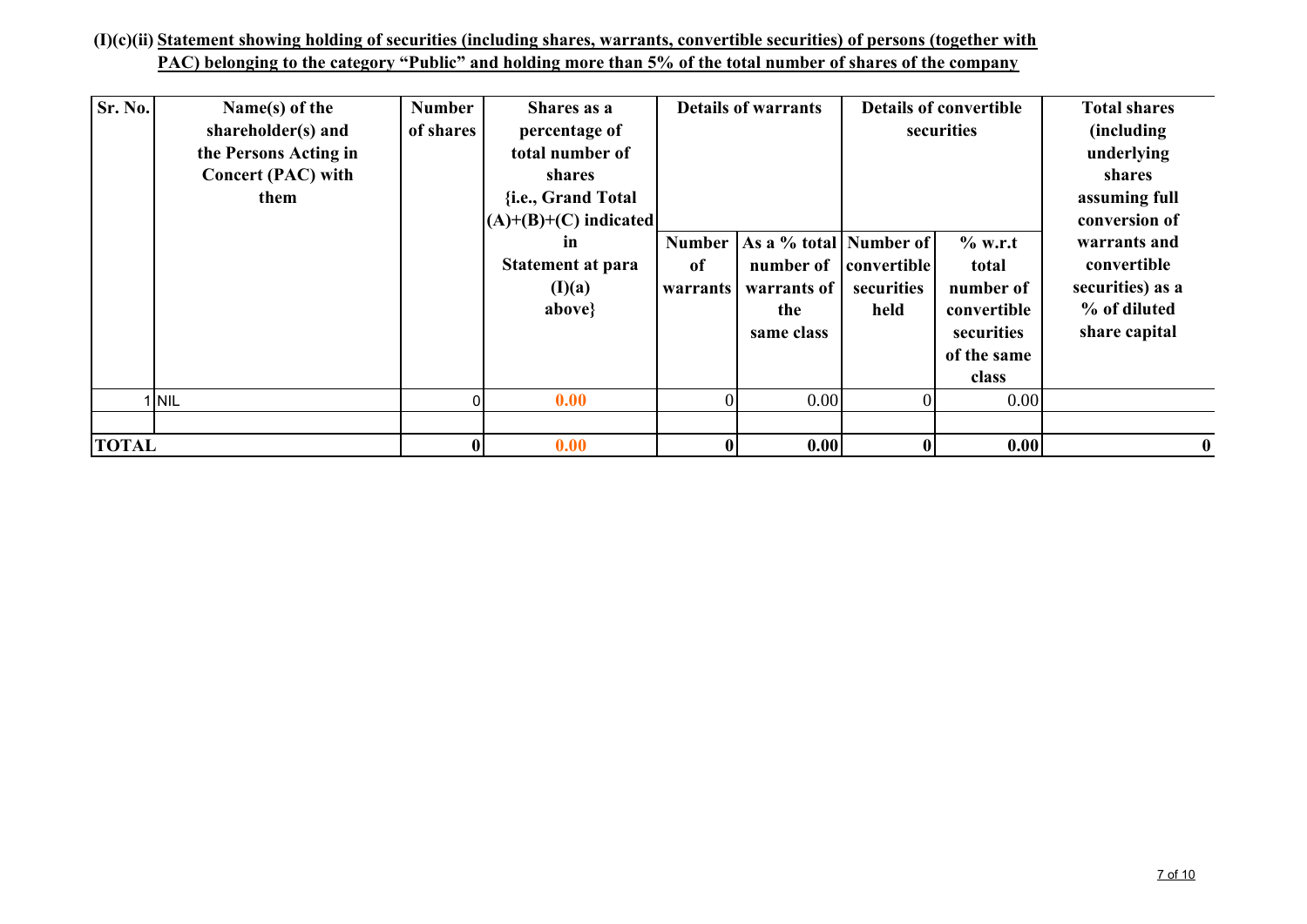| (I)(d)       | Statement showing details of locked-in shares |  |                                                                                                                                                                                        |                                                     |  |  |  |  |  |
|--------------|-----------------------------------------------|--|----------------------------------------------------------------------------------------------------------------------------------------------------------------------------------------|-----------------------------------------------------|--|--|--|--|--|
|              |                                               |  |                                                                                                                                                                                        |                                                     |  |  |  |  |  |
|              | Sr. No. Name of the shareholder               |  | Number of locked-in shares   Locked-in shares as a percentage of total<br>number of shares {i.e., Grand Total<br>$(A)+(B)+(C)$ indicated in Statement at<br>$\vert$ para (I)(a) above} | <b>Promoter / Promoter</b><br><b>Group</b> / Public |  |  |  |  |  |
|              | INIL                                          |  | 0.00                                                                                                                                                                                   |                                                     |  |  |  |  |  |
|              |                                               |  |                                                                                                                                                                                        |                                                     |  |  |  |  |  |
| <b>TOTAL</b> |                                               |  | 0.00                                                                                                                                                                                   |                                                     |  |  |  |  |  |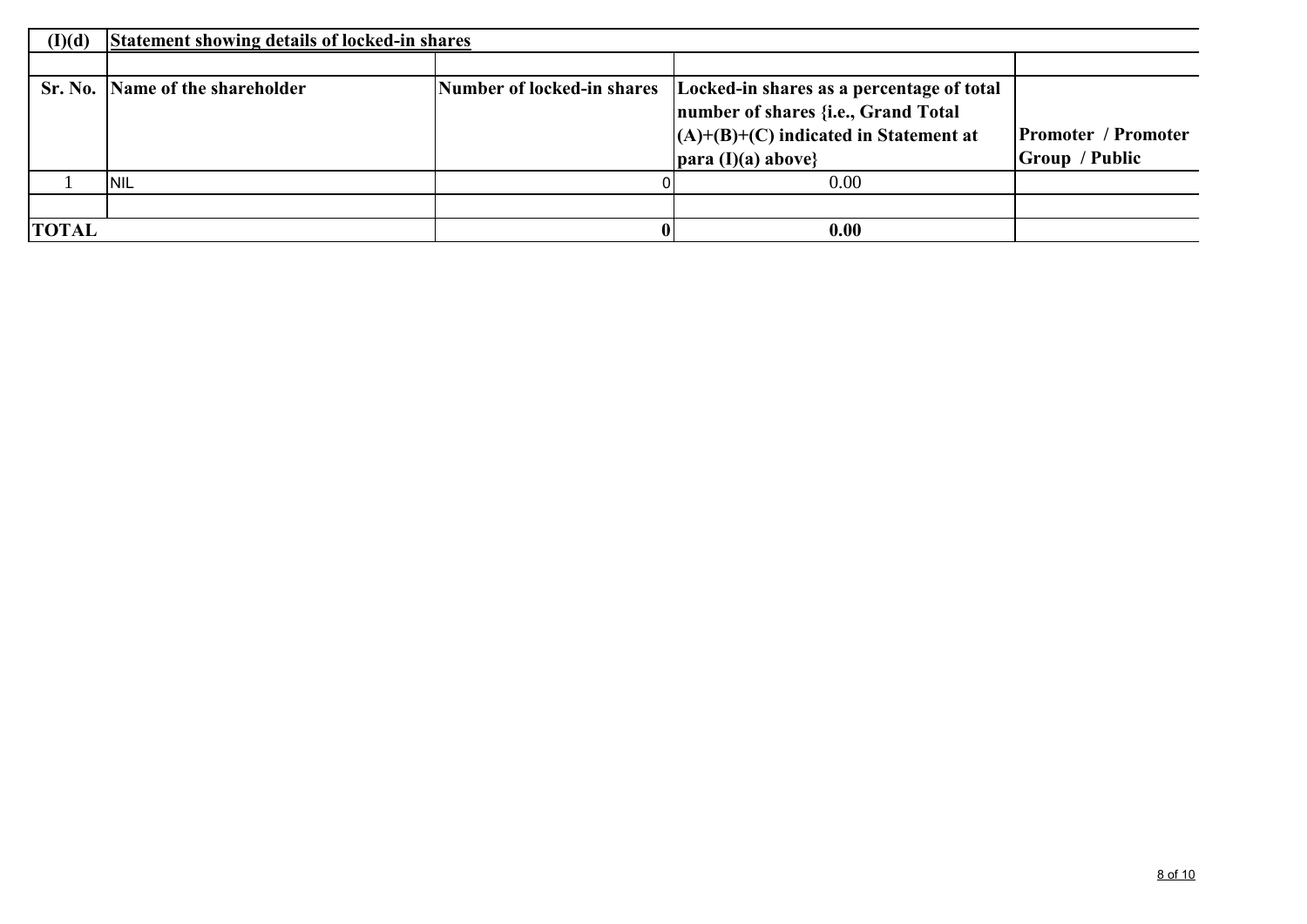## **(II)(a) Statement showing details of Depository Receipts (DRs)**

|              | Sr. No. Type of outstanding DR<br>(ADRs, GDRs, SDRs, etc.) | Number of outstanding<br><b>DRs</b> | Number of shares | <b>Shares underlying outstanding DRs as a</b><br>underlying outstanding DRs percentage of total number of shares<br>$\{i.e., Grand Total (A)+(B)+(C) indicated\}$<br>in Statement at para $(I)(a)$ above} |
|--------------|------------------------------------------------------------|-------------------------------------|------------------|-----------------------------------------------------------------------------------------------------------------------------------------------------------------------------------------------------------|
|              | Nil                                                        |                                     | 0.00             | 0.00                                                                                                                                                                                                      |
|              |                                                            |                                     |                  |                                                                                                                                                                                                           |
| <b>TOTAL</b> |                                                            |                                     | 0.00             | 0.00                                                                                                                                                                                                      |